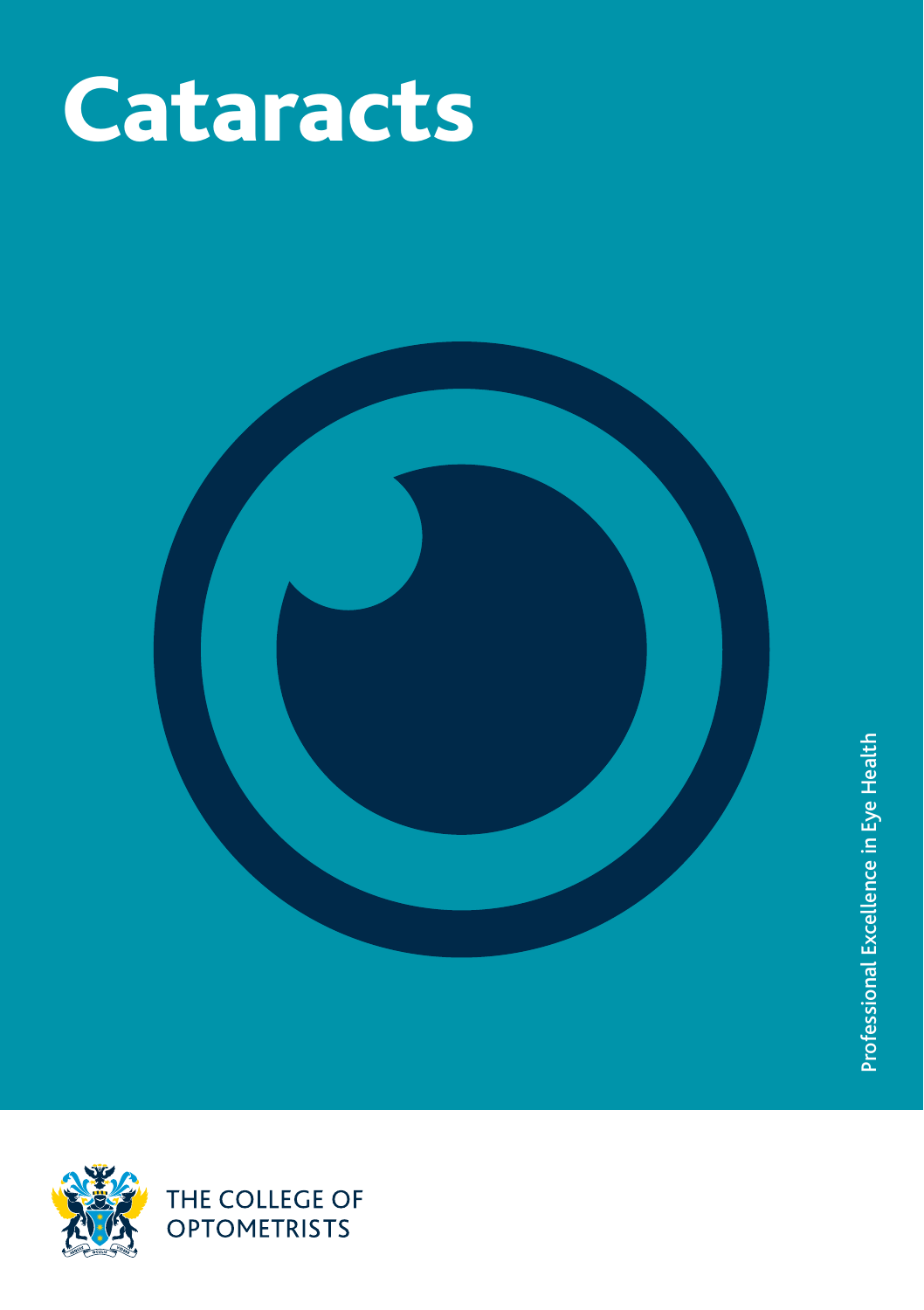## **Overview**

Cataracts are formed when the clear lens inside your eye becomes cloudy or misty. This is a gradual process that usually happens as we get older. It does not hurt. The early stages of a cataract do not necessarily affect your sight.

The only proven treatment for a cataract is surgery. If the cataract gets to the stage where it affects your sight, your optometrist will refer you to a hospital to have this done. The surgery is carried out under a local anaesthetic and has a very high success rate.



Watch our video about cataracts at **lookafteryoureyes.org/cataracts**.



**If you have any concerns about the health of your eyes, please visit your local optometrist. Optometrists are the eye health specialists in the community.**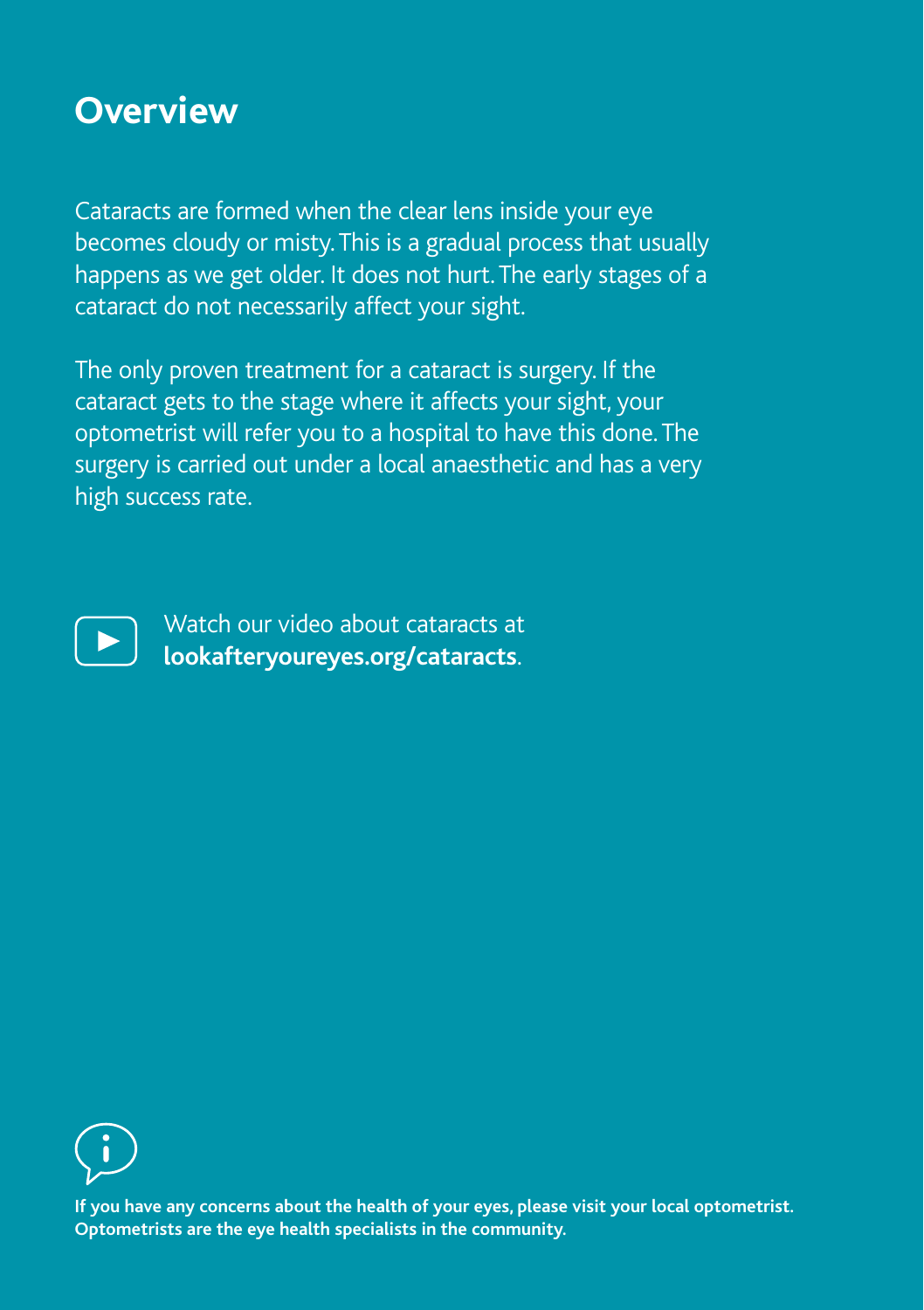#### **What causes cataracts?**

The main cause is ageing and most people will eventually develop a cataract in both eyes, although one eye may be affected before the other. Both men and women can develop cataracts.

Younger people can develop cataracts if they have an injury to the eye. Some medical conditions such as diabetes, or taking some sorts of medication such as steroids, may also cause cataracts. A very small number of babies are born with a cataract.

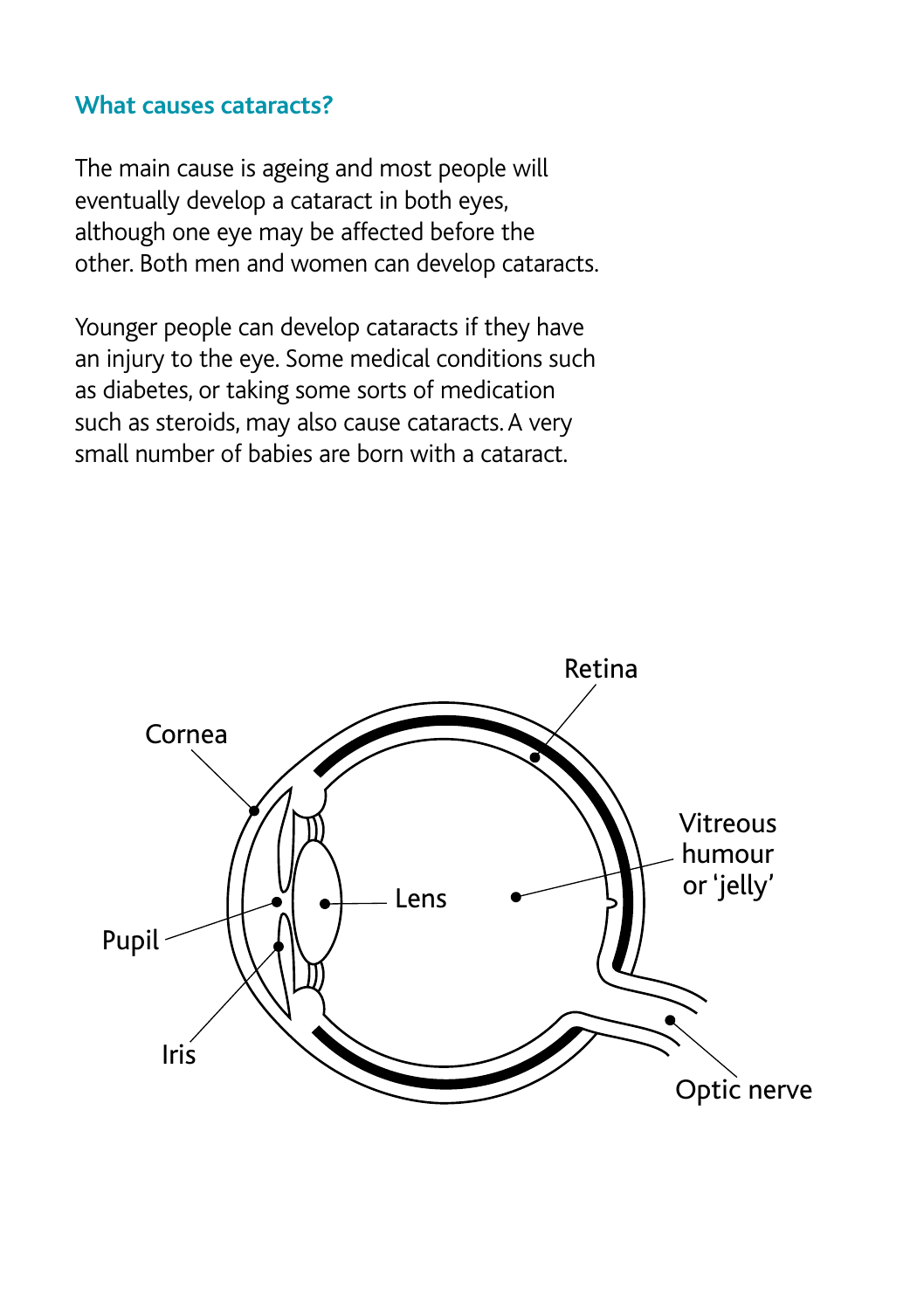## **Will cataracts affect my vision?**

If you have cataracts you may notice that your vision is less clear and distinct. Car headlights and streetlights can become dazzling, and you may experience difficulty moving from shade to sunlit areas. Colours may look different too, and become faded or yellowed. If you experience any of these symptoms, make an appointment to see your optometrist.

If you are long-sighted, you may even notice that you need your glasses less than you did before you had the cataract! It may be that the cataract is causing a change to your long or short sight, and your sight can be improved simply by changing your glasses.

We have more information, and a video of how cataracts may affect your vision, on our website at **lookafteryoureyes.com/cataracts**.

## **Can I prevent cataracts?**

There are various supplements on sale which claim to help slow the progression of cataracts and some eye drops are sold as a treatment for cataracts. There is no scientific evidence to suggest that any of these can prevent or treat cataracts.

Smoking and prolonged exposure to ultraviolet (UV) light increase your risk of developing cataracts.

Car headlights and streetlights can become dazzling, and you may experience difficulty moving from shade to sunlit areas.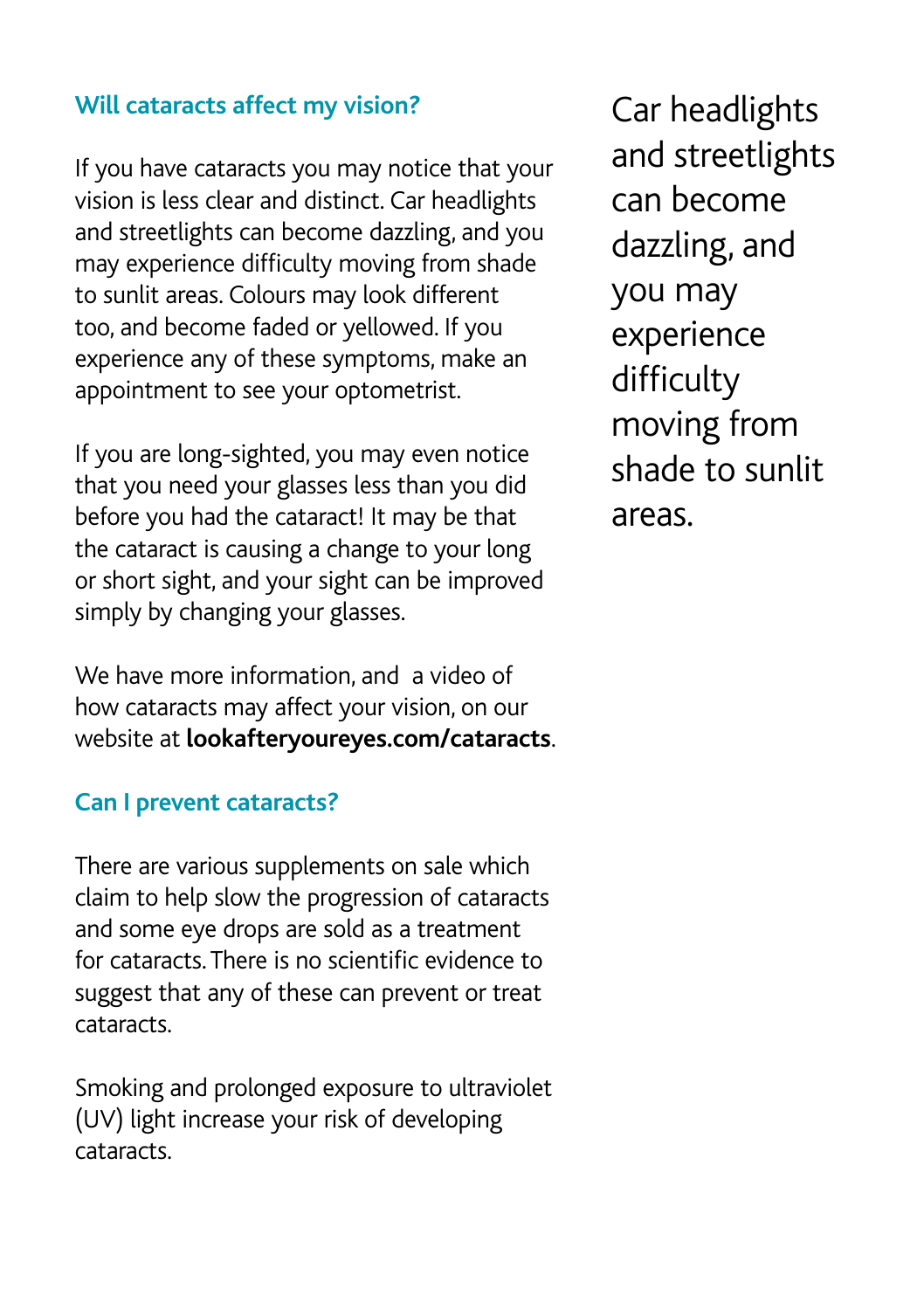Stopping smoking and wearing good-quality sunglasses may provide some protection against cataracts, as well as other eye conditions.

Drinking a lot of alcohol and being overweight can also increase your risk of developing cataracts, so you should try to maintain a healthy weight and limit the amount of alcohol you drink.

You cannot make cataracts worse by using your eyes too much.

## **Can I drive if I have cataracts?**

If you have cataracts, you may continue to drive as long as you still meet the vision standards for driving. Your optometrist will be able to advise you about this. You do not need to tell the DVLA (or DVA in Northern Ireland) about your cataract unless you cannot meet the vision standards for driving.

## **Treating cataracts**

If your cataract is affecting your day-to-day life (for example, driving, reading or cooking), and your optometrist cannot improve your vision enough by changing your glasses, you can ask them to refer you to an ophthalmologist (specialist eye doctor) for surgery. This involves removing the cloudy lens (the cataract) and replacing it with a clear plastic one. If you have cataracts in both eyes, surgery will normally be carried out on one eye at a time.

If you have cataracts, you may continue to drive as long as you still meet the vision standards for driving.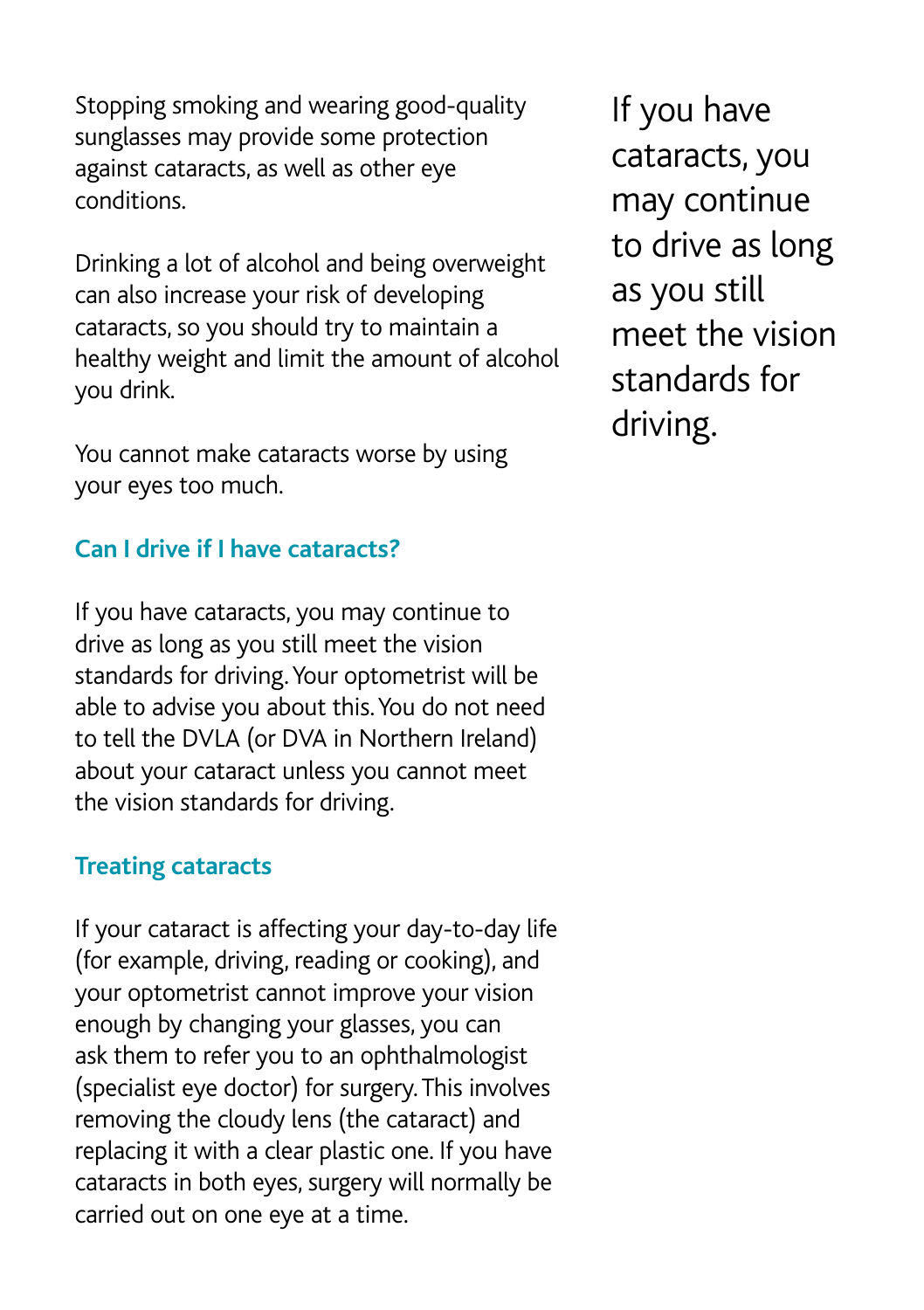## **What does cataract surgery involve?**

You will have an initial appointment where you will be asked about your general health to help make sure that the operation is suitable for you. In some parts of the UK, the NHS arranges for optometrists to discuss the operation with you rather than you having this all done at hospital.

The ophthalmologist may also be able to correct short- or long-sightedness so that you may not need to wear your glasses as much after the operation as you did before. The ophthalmologist will assess and measure your eyes to decide what strength lens to put in your eye during the cataract operation.

Contact lenses may affect the accuracy of these measurements so if you wear contact lenses, you must leave them out for a week before you have these measurements taken.

Most cataract operations are done using a local anaesthetic. You will be awake, but the ophthalmologist will make sure you do not feel the area around your eye. Some people may also be offered sedation.

Most cataract operations are done using local anaesthetic. You will be awake, but the ophthalmologist will make sure you do not feel the area around your eye.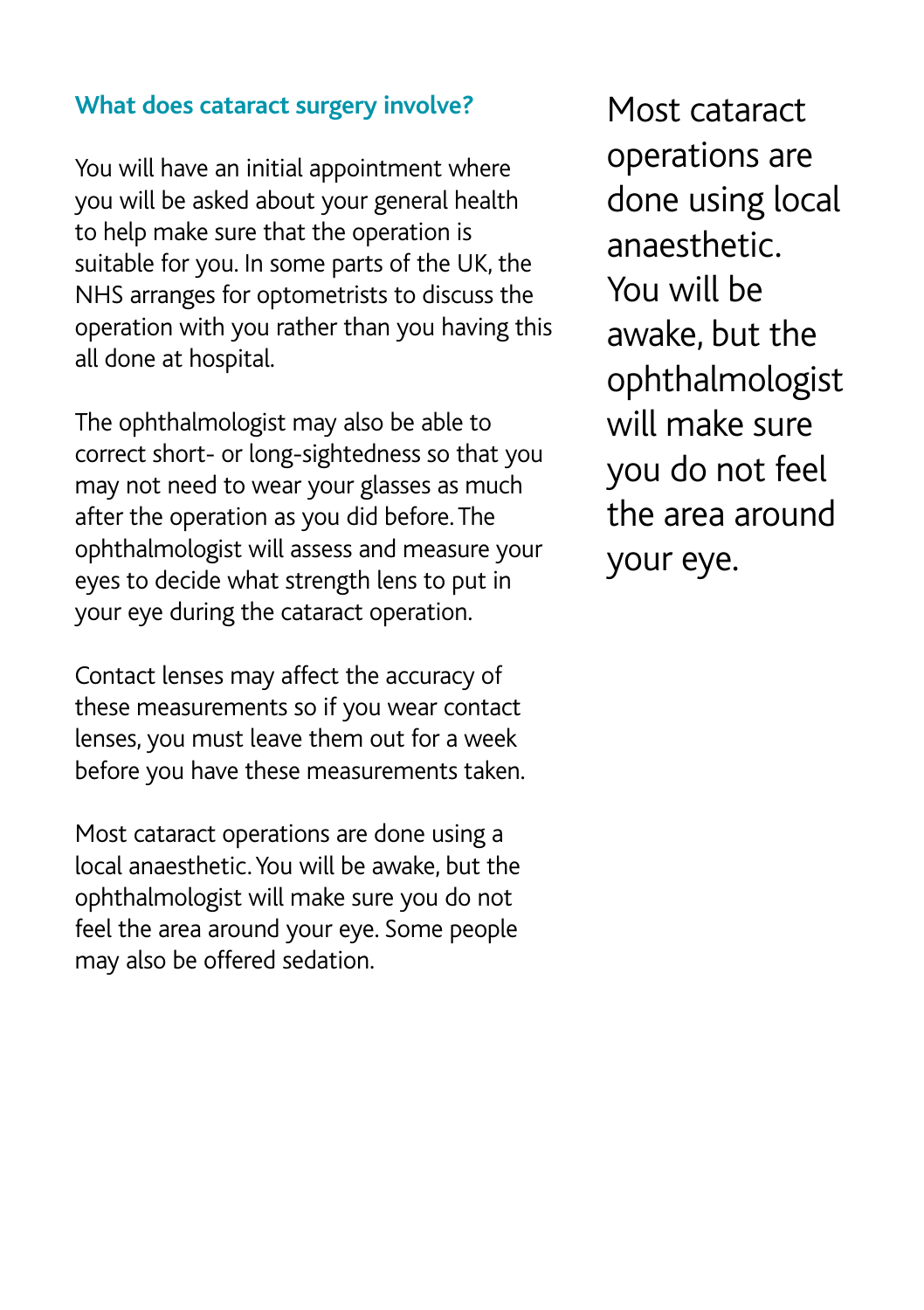You will hear the ophthalmologist explaining what they are doing, and you may see some vague movements around your eye. The ophthalmologist will make a tiny cut in your eye to remove the cataract, and will normally insert a plastic replacement lens so that you can see clearly. This will usually take around 15 to 45 minutes.

You will not normally need stitches, but your eye will be covered to protect it from knocks after the operation. You will be allowed to go home the same day, but should have someone to go with you and to look after you for 24 hours after surgery. Do not drive.

## **If I have cataracts in both eyes, will the operation be done on both eyes together?**

You will usually have one cataract removed at a time. However, some surgeons will carry out the operation on both eyes at the same time if they think you are at low risk of complications.

## **What are the risks of cataract surgery?**

Most people find that cataract surgery is successful and are happy with the results. However, as with all surgery, there are risks involved and you should not have the operation unless you feel it is right for you. Before you have surgery your surgeon will discuss the risks with you.

## **Can I choose not to have the operation?**

If a cataract is not interfering with your daily life, it is safe to leave a cataract in your eye. It does not become more difficult to remove if you delay having surgery, although you will not be able to see as well as the cataract gets worse. The cataract does not have to become 'ripe' for you to have the operation.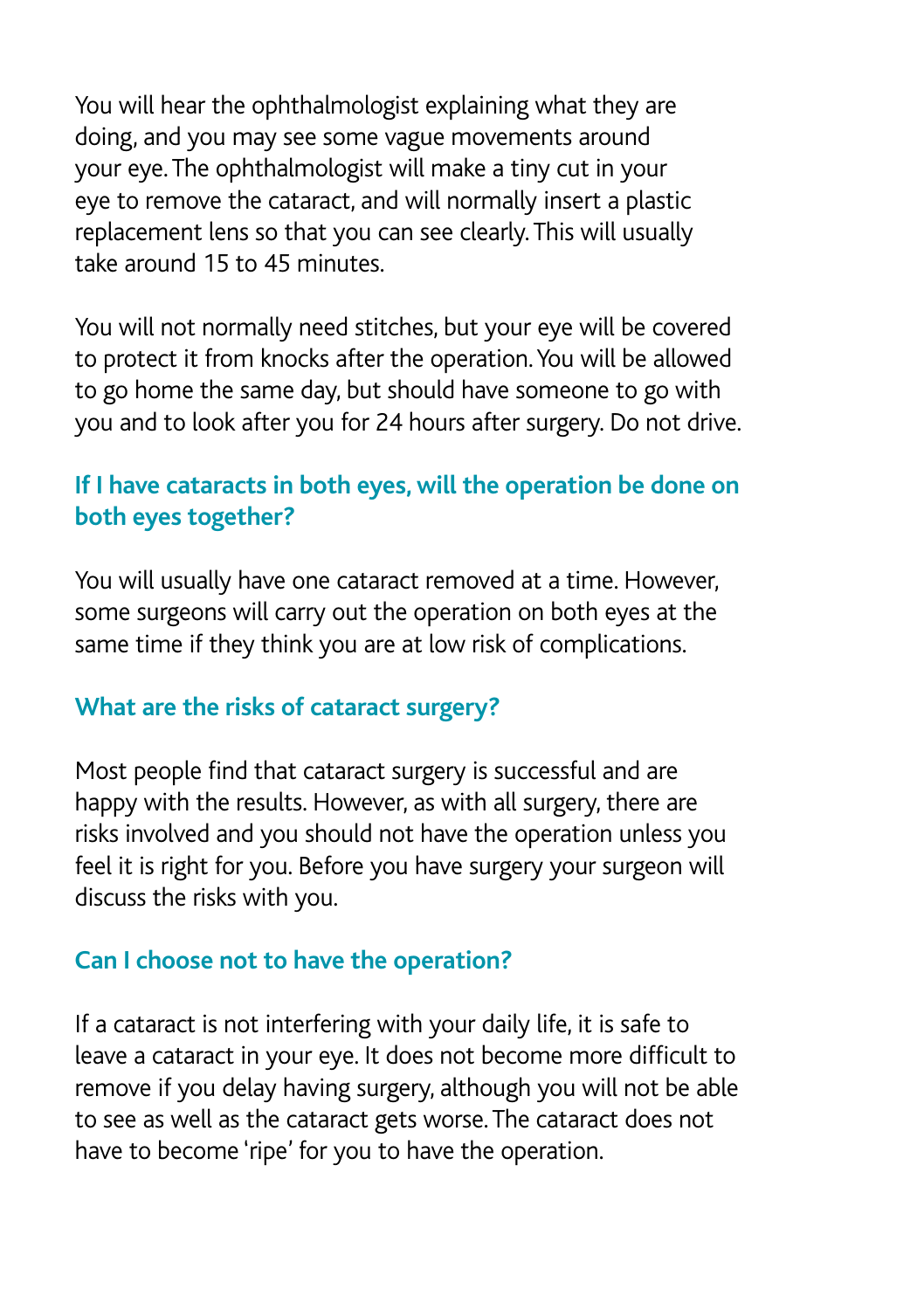### **After the operation**

You will be given eye drops to use for the first few weeks after your operation. You should avoid heavy lifting and strenuous exercise immediately after the operation, but you can carry on with most other activities around the home as normal. Nearly all of your vision will return within two days of surgery and you should be able to return to your usual daily routine 24 hours after the operation.

You should avoid eye make-up, swimming, and getting soapy water in your eyes when you wash your hair for two weeks after the operation. If you go out on a windy day, you may feel safer wearing sunglasses to prevent grit getting in your eye. Ask your ophthalmologist about when you can go back to work.

If you have any concerns, give the eye clinic a call for advice.

## **Will I need new glasses after my cataract operation?**

Your eyesight will settle down in a few days or weeks. After cataract surgery most people need to wear glasses for distance vision, near vision or both. If you wore glasses before the operation, you will probably find that they will need changing after the operation, so you will need to see your optometrist again for an eye examination a few weeks after the surgery.

You should avoid eye make-up, swimming, and getting soapy water in your eyes when you wash your hair for two weeks after the operation.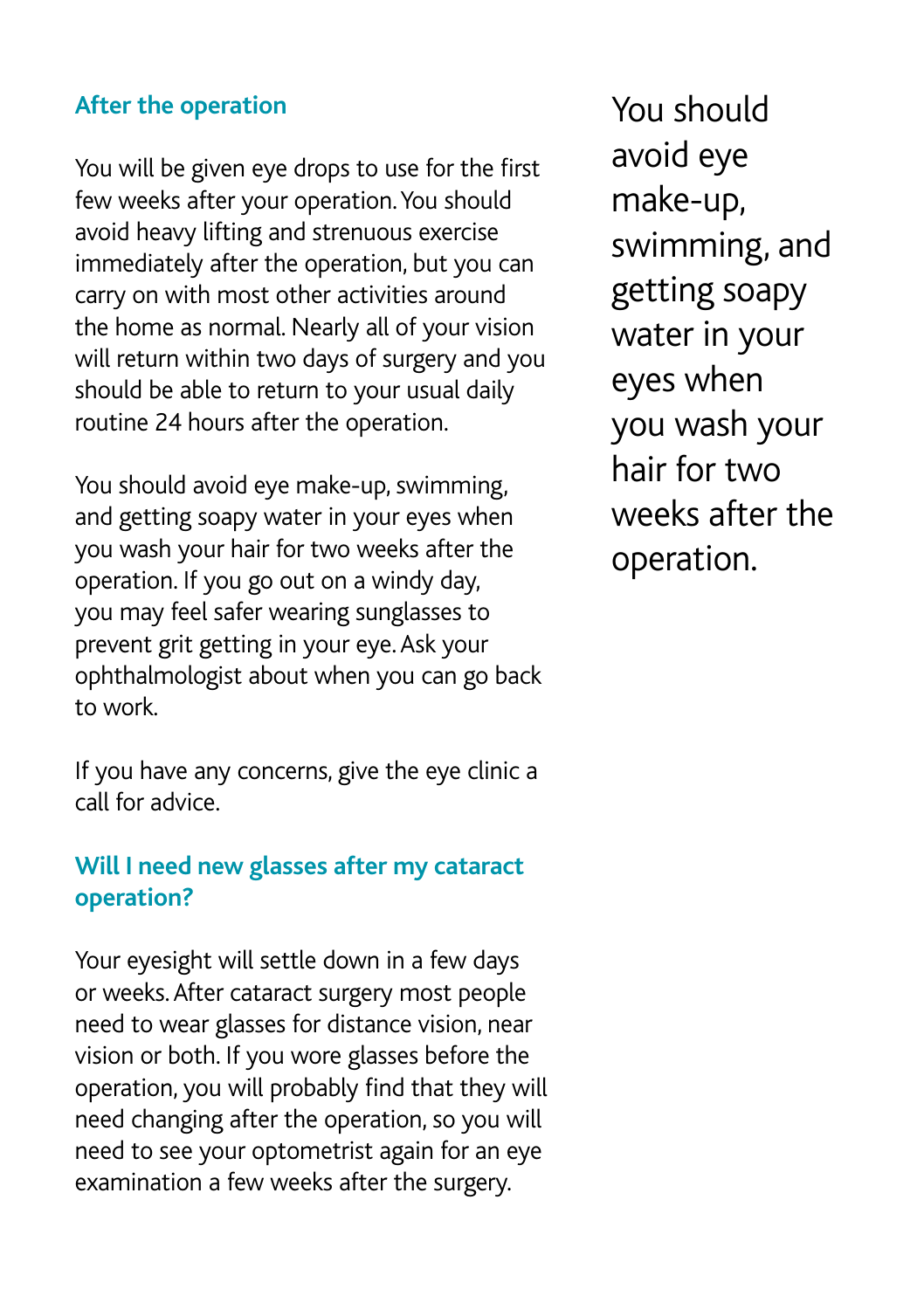Your ophthalmologist or optometrist will tell you when you can start driving again. You may find that it takes a few weeks to adapt to your vision with new glasses after cataract surgery. This is normal, and is due to your brain adapting to a different prescription.

#### **Will the cataract come back?**

After some months or years, you might notice that your vision becomes cloudy or misty again in the eye where the cataract has been removed. This is not the cataract returning, but is due to the sac which contains the replacement lens clouding up. You can have this cloudiness removed by painless laser treatment in a matter of minutes. Contact your optometrist if you are worried that this is happening to you.

## **Do cataracts only develop in one eye?**

If you have had a cataract removed from one eye, it is likely that you will need the same treatment for the other eye at some point in the future.

## **Charles Bonnet syndrome**

If you have low vision you may experience visual hallucinations. These may be quite vivid. They are caused by the brain trying to 'fill in' detail in the blind areas and are called Charles Bonnet syndrome. They are not a sign of mental illness. You can find help and more information at **charlesbonnetsyndrome.uk**.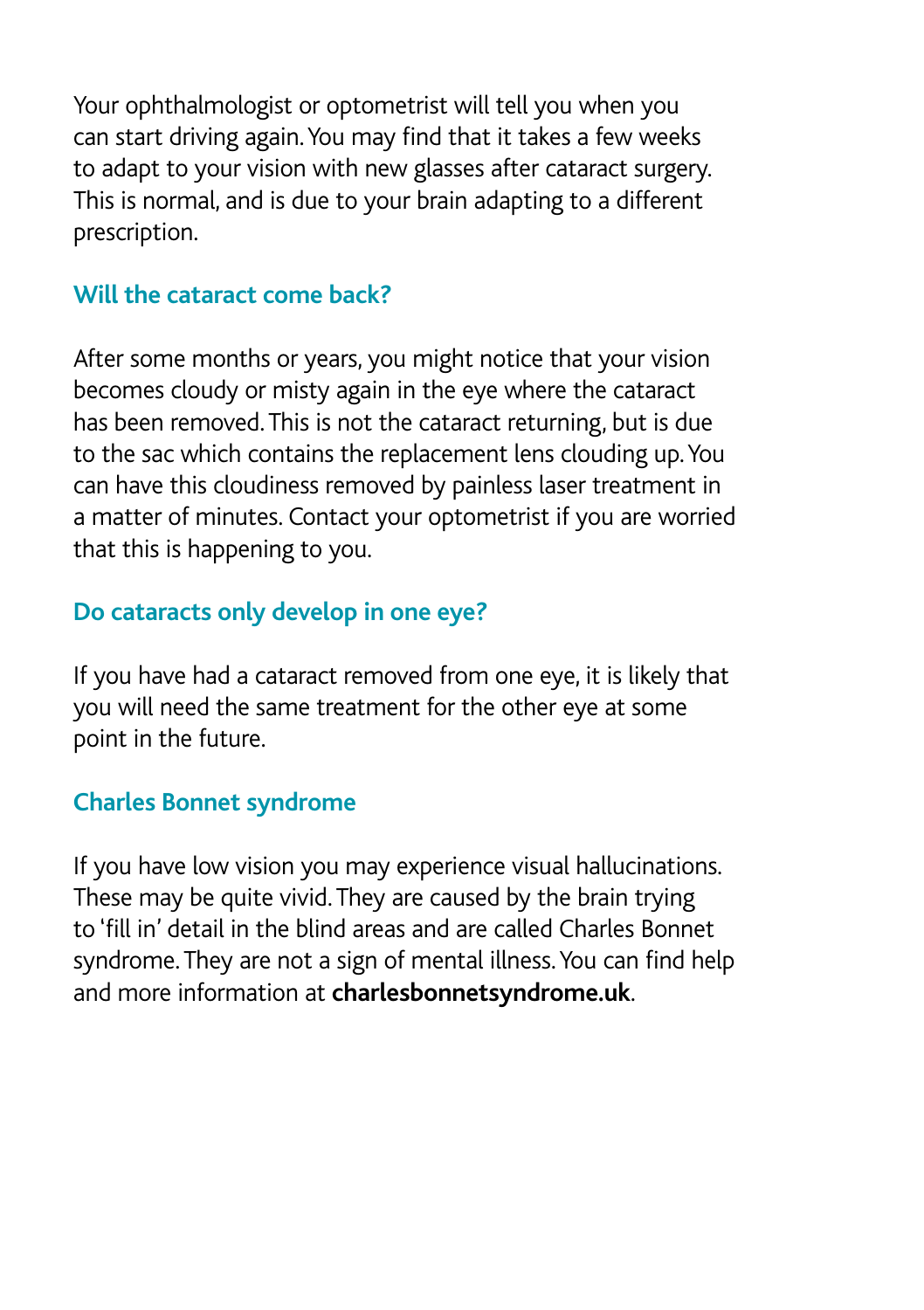## **For more information, please talk to your local optometrist.**

If you have any concerns about the health of your eyes, please visit your local optometrist. Optometrists are the eye health specialists in the community.

The College of Optometrists is the professional body for optometry. We provide qualifications, guidance and development opportunities for the profession to make sure optometrists provide the best possible care. Our members use MCOptom or FCOptom after their name. Membership of the College shows their commitment to the very highest clinical, ethical and professional standards. Look for the letters MCOptom or FCOptom to see if your optometrist is a member.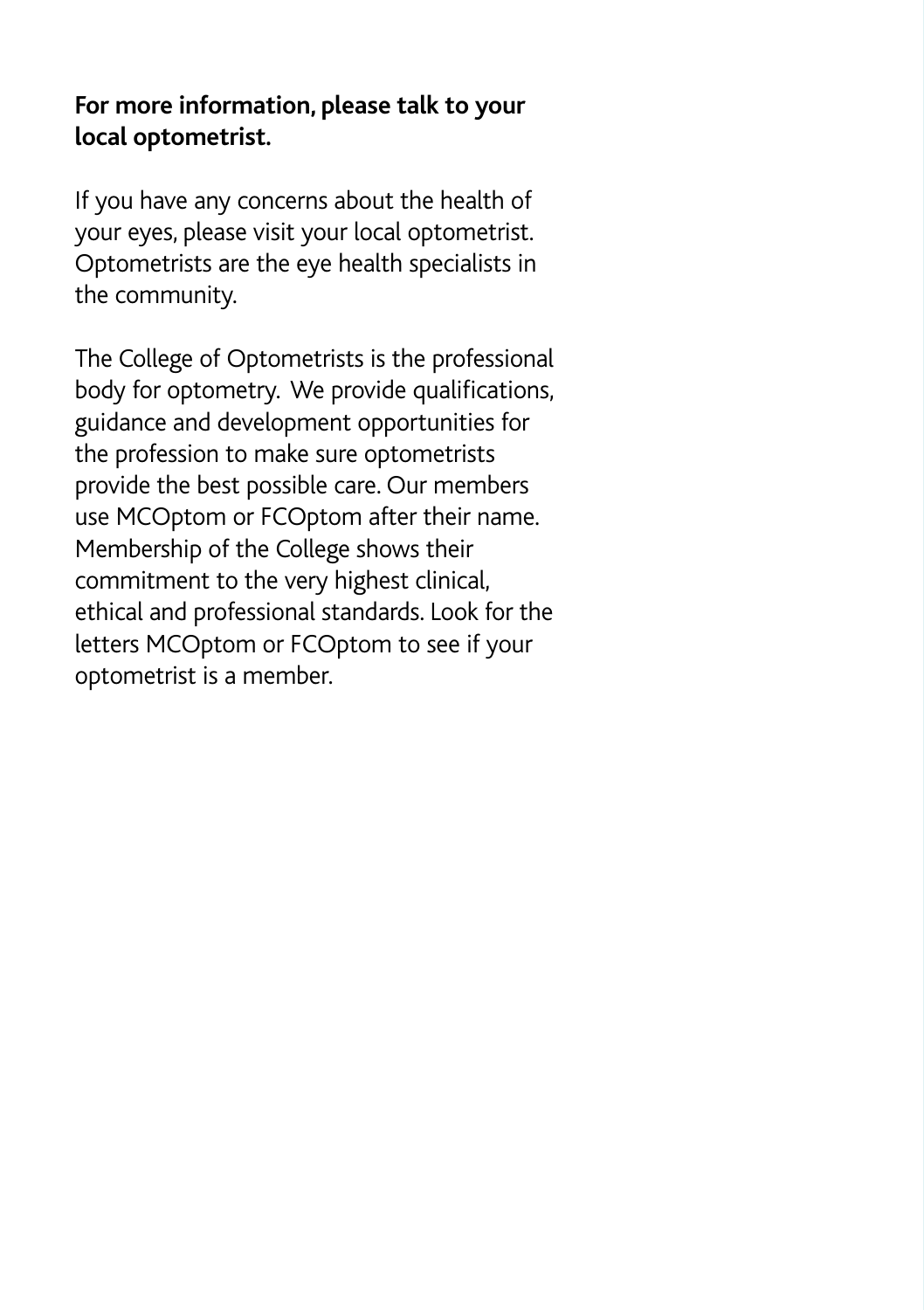# Please visit **lookafteryoureyes.org** for more information.

This information should not replace advice that your optometrist or other relevant health professional gives you.